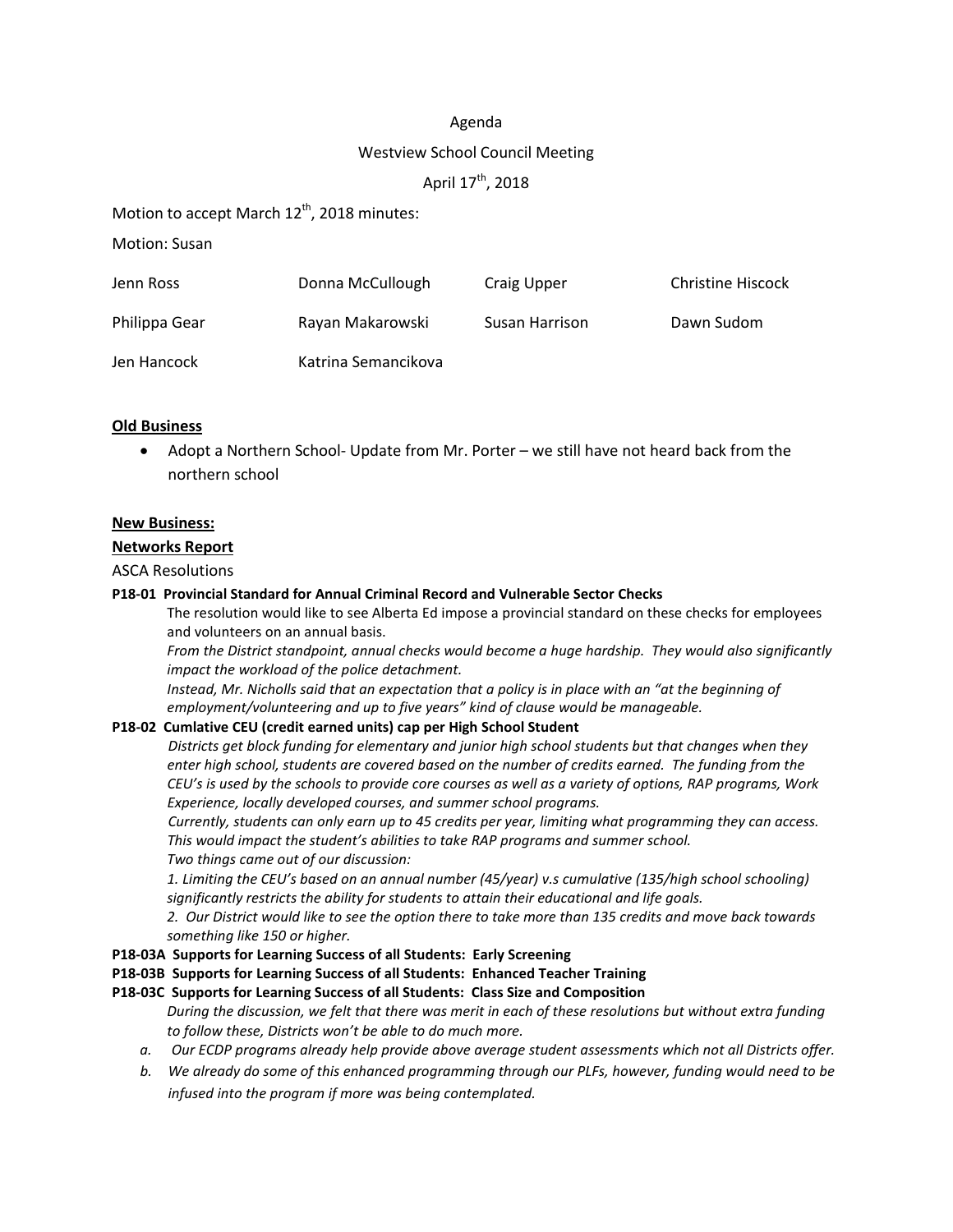*c. Again, strict coding guidelines and funding impact how this could be implemented. The funding isn't there for general EA's anymore.*

#### **P18-04 Religious and Sexual Content with Student-Led Clubs**

*GSAs are supported by the District, Board, and schools.*

This would change how we do and have done things in FMPSD. That being said, this has not been a hot *topic within our District.*

#### **P18-05 PRISM ATA Toolkit**

This is meant to be a resource for teachers when they are dealing with the human sexuality portion of the *curriculum. It is not intended to be a "textbook" handed out to students.*

The District belief is that since parents are already notified when that portion of the curriculum is being taught, and parents have the option to opt their student out of portions of the curriculum, this resolution is *not necessary.*

#### **P18-06 Ensuring Healthy Food at Schools for our Children and Youth**

*Our District has a policy in place that they review and update as needed. They expressed caution about imposing more stringent policies and expectations. Some school councils have felt that our current practices are more than adequate.*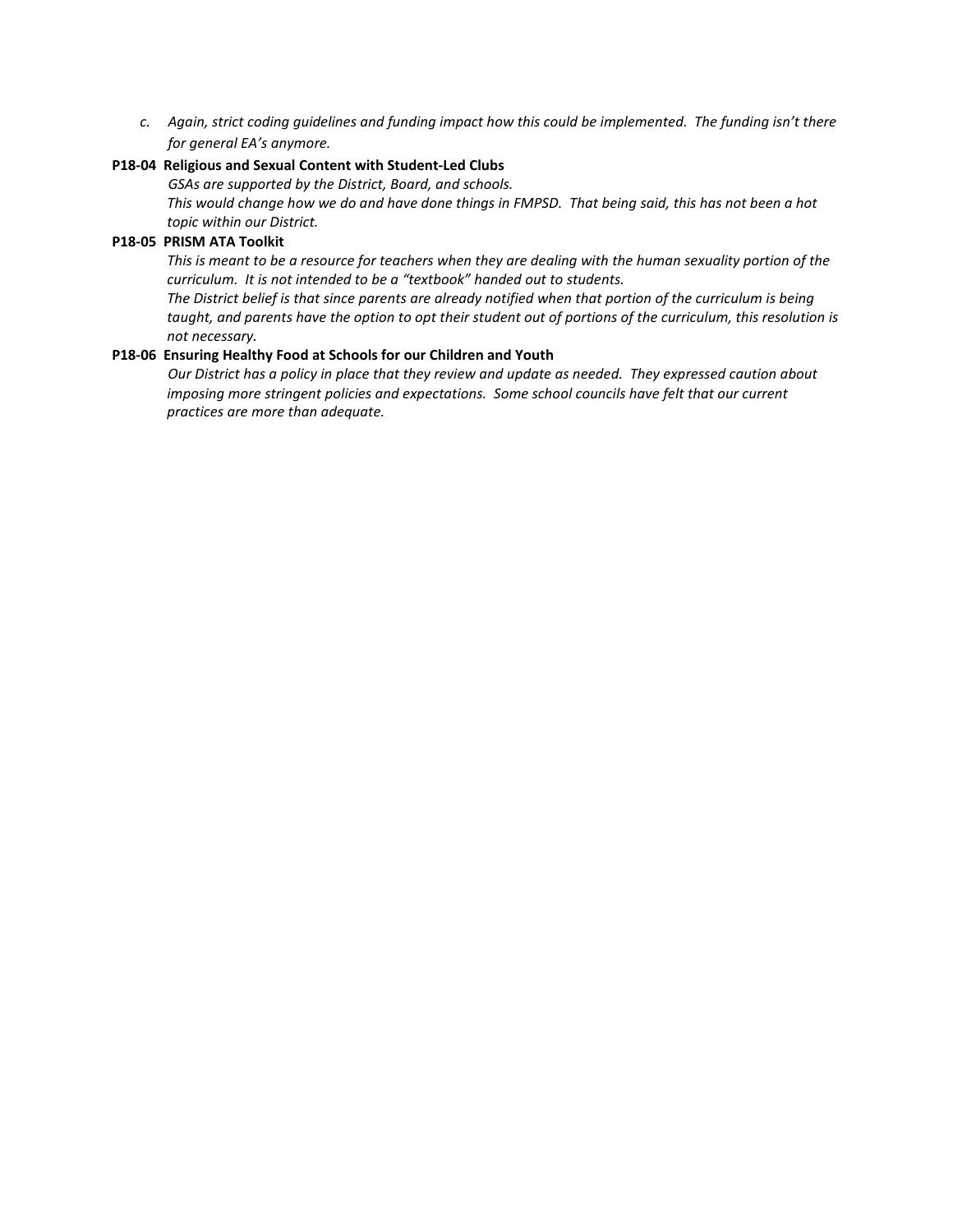# Agenda Westview School Parents Association Meeting April 17<sup>th</sup>, 2018

**Motion to accept March 12th, 2018 minutes:**

#### **Motion: Philippa Gear**

#### **Treasurers Report**

Playground: \$26 374.19 Casino: \$70 583.77 Regular: \$ 2029.80

#### **Requests for Funding**

Requestor: Craig Upper

- Telus Science in Motion
- 3 day residency for the 2018-19 school year
- Cost  $\sim$ \$2000 based on 2017-18 cost

Motion: Katrina Semancikova Second: Philippa Gear

#### Requestor: Craig Upper

- Alien Inline Skating for the 2018-19 school year
- 7 days (increased to meet growing classes)
- \$4961.25
- Jan 14-17 and Jan 21-23
- 2 family fun nights

Motion: Jen Hancock Second: Susan Harrison

Requestor: Dawn Sudom

- Adventure Balance Kit ECDP
- A 27 piece kit to work on balance and coordination. A combination of hilltops, river stones and islands that can be connected. – development of Gross Motor Skills
- Cost: \$669.95 10.00 shipping (min.) 779.95 39.00 GST TOTAL **\$818.95**

Motion: Christine Hiscock Second: Katrina Semancikova

Requestor: Dawn Sudom

• Tuzzles Canadian Aboriginal Tray Puzzle sets - ECDP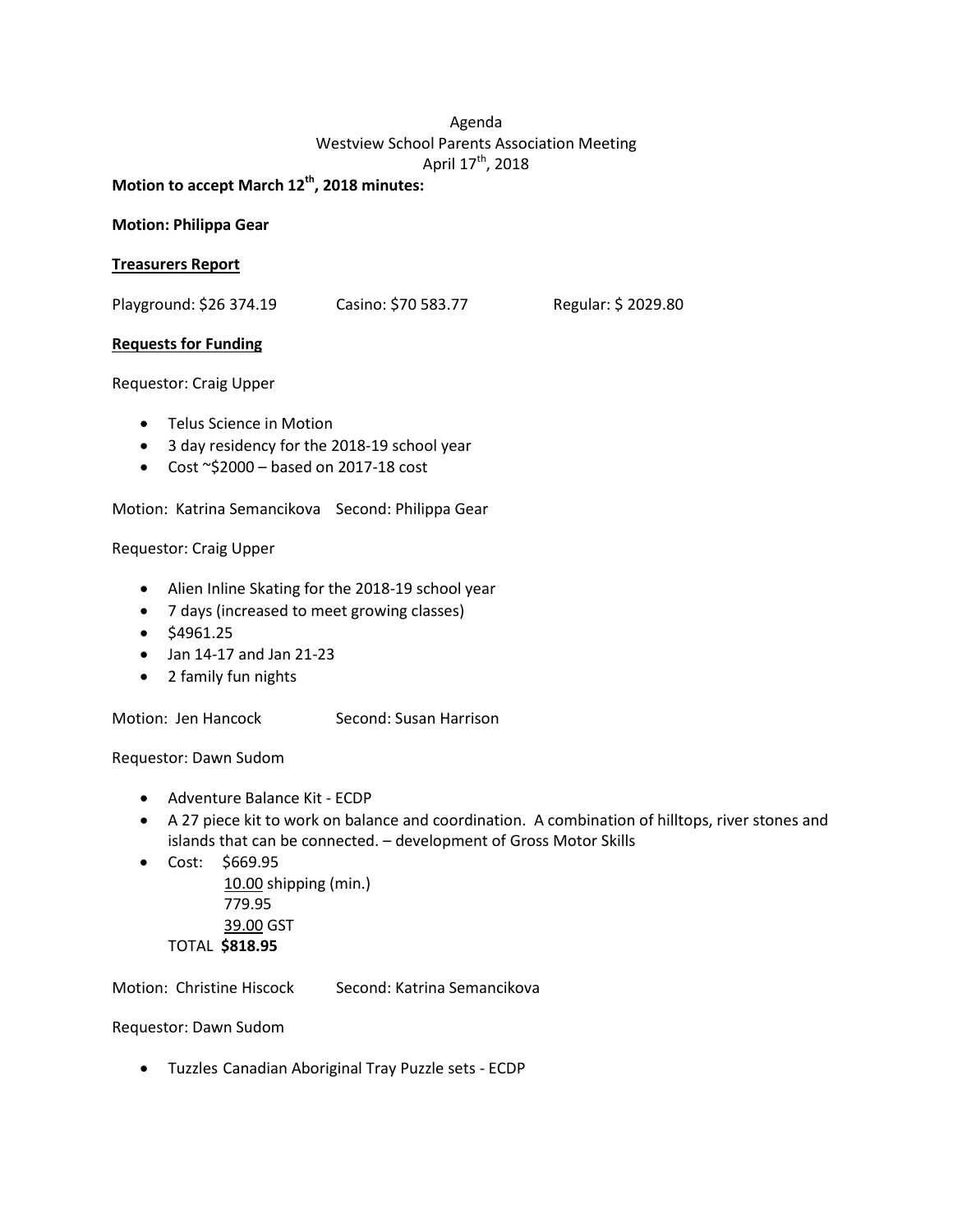- Each set contains 4 puzzles each one depicts an animal symbol. The puzzles are durable and made from timber and child safe paint and ink. They are washable!! These would be helpful in teaching legends and folklore. Also a large storytelling tabletop puzzle
- Cost:  $$59.95$  X 4=  $$239.80$

64.96 \$304.75 45.71 shipping and handling 350.46 17.52 GST **TOTAL \$367.98**

Motion: Jen Hancock Second: Susan Harrison

Requestor: Dawn Sudom

- Butterflies
- 2 class sets, to be shared with 4 classes (ECDP/K, Grade 2)
- Cost:  $75.00 \text{ X } 2 = 150.00$

25.00 shipping 175.00 8.75 GST **\$183.75 TOTA**

Motion: Jenn Ross Second: Philippa Gear

Requestor: Dawn Sudom

- Incubator and egg turner to hatch chickens
- Previously borrowed from Timberlea School

Motion: Philippa Gear Second: Katrina Semancikova

Requestor: Donna McCullough

- Wood Buffalo Regional Science Fair (Grade 4, 5, 6)
- $$15$  per kid X 5 = \$75

Motion: Philippa Gear Second: Susan Harrison

Requestor: Donna McCullough

- Oilsands Discovery Center trip (Grade 5, 6)
- Classroom chemistry grade 5
- Sky Science Star dome exhibit and Forestry (or air & flight)
- $$3$  per student X 60 = \$270 plus bussing 2 days

Motion: Jenn Ross Second: Susan Harrison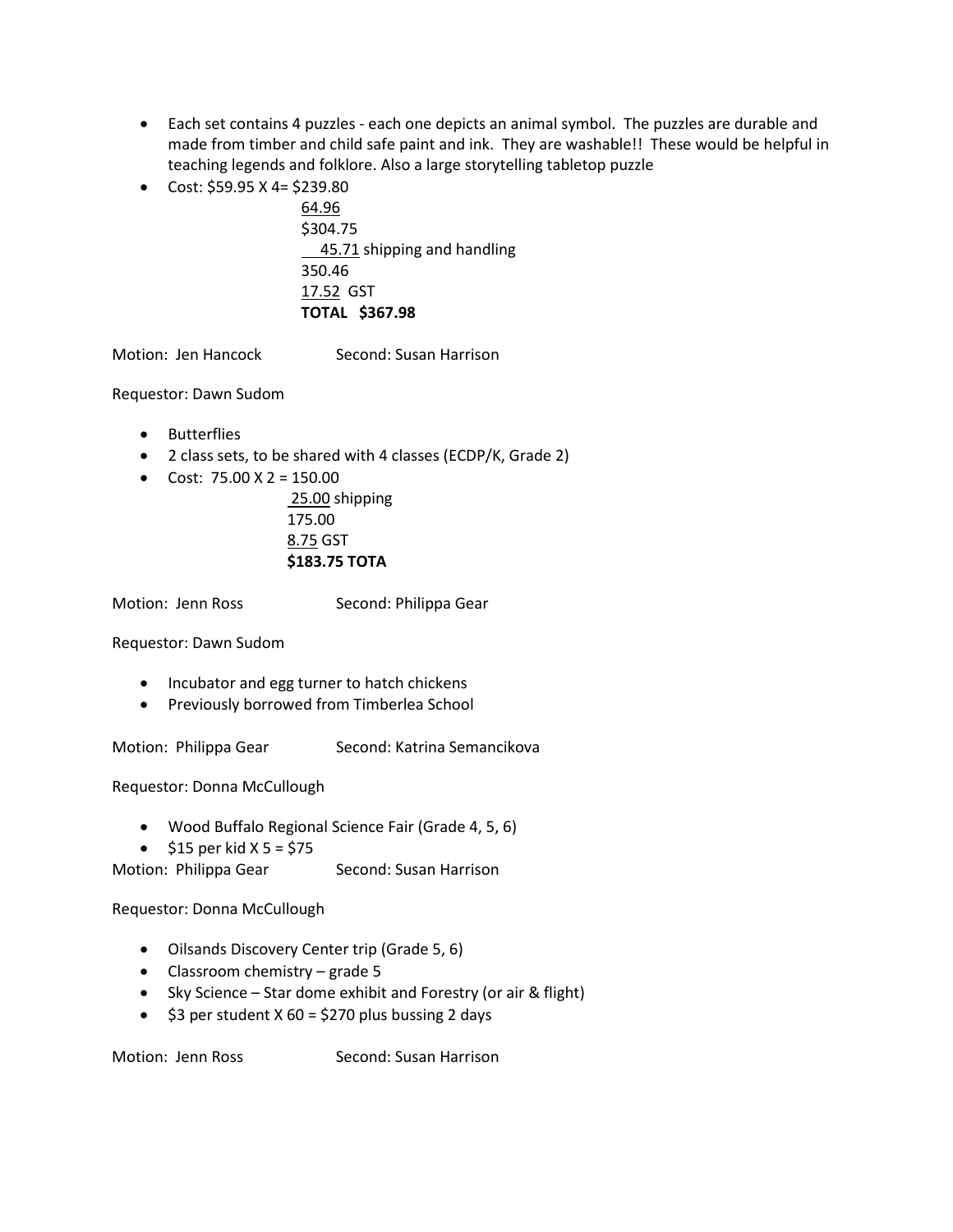Requestor: Donna McCullough

- Science Equipment & Supplies
- Total ~\$600
- Plant unit soil, seeds, plant pots, sand, peat moss  $$60$
- Light unit flashlights, more batteries, lamps, light table \$ 30 to \$140
- Flashlights \$60
- Lamps \$40
- coloured cellophane rolls (school specialty \$16)
- Battery operated candles \$140-250
- Chemistry unit groceries! salt, borax, food colouring, cups, bowls, rice, \$150
- Bbq lighter, vinegar , charcoal briquets, epsom salts, gloves • Baking powder, baking soda, lemons
- Wheels and Levers Item#: 070-1645 gear kit \$27



### • Spirograph - \$32 X 2

- Wetlands nets, \$100
- Evidence and Investigations baby powder, ink pads,  $\sim$  \$60
- Games Gravity Maze and Laser Maze \$40 each \$80
- STREAM books \$30 each teacher resource to add to bins \$150
- 3 Kettles and 2 hair dryers  $$20 X5$  \$100

Motion: Philippa Gear Second: Christine Hiscock

#### Requestor: Donna McCullough

- Inside Education all day field trip to Gregoire Lake provincial park Forestry Review
- Grad 6
- bussing only minus \$100 paid by

Motion: Susan Harrison Second: Jen Hancock

#### **Fundraising**

• Need to keep advertising and bumping growing smiles as we started the fundraising early **Hot Lunch**

- Homemade Mac & Cheese for freezer lunches April 25
- Burger Day May  $11^{th}$  fundraiser
	- o Kids can eat in class
	- o Kindergarten/ecdp can eat in gym
	- o Grade 5/6 to help with condiments
	- o Burgers/veggie cups/ranch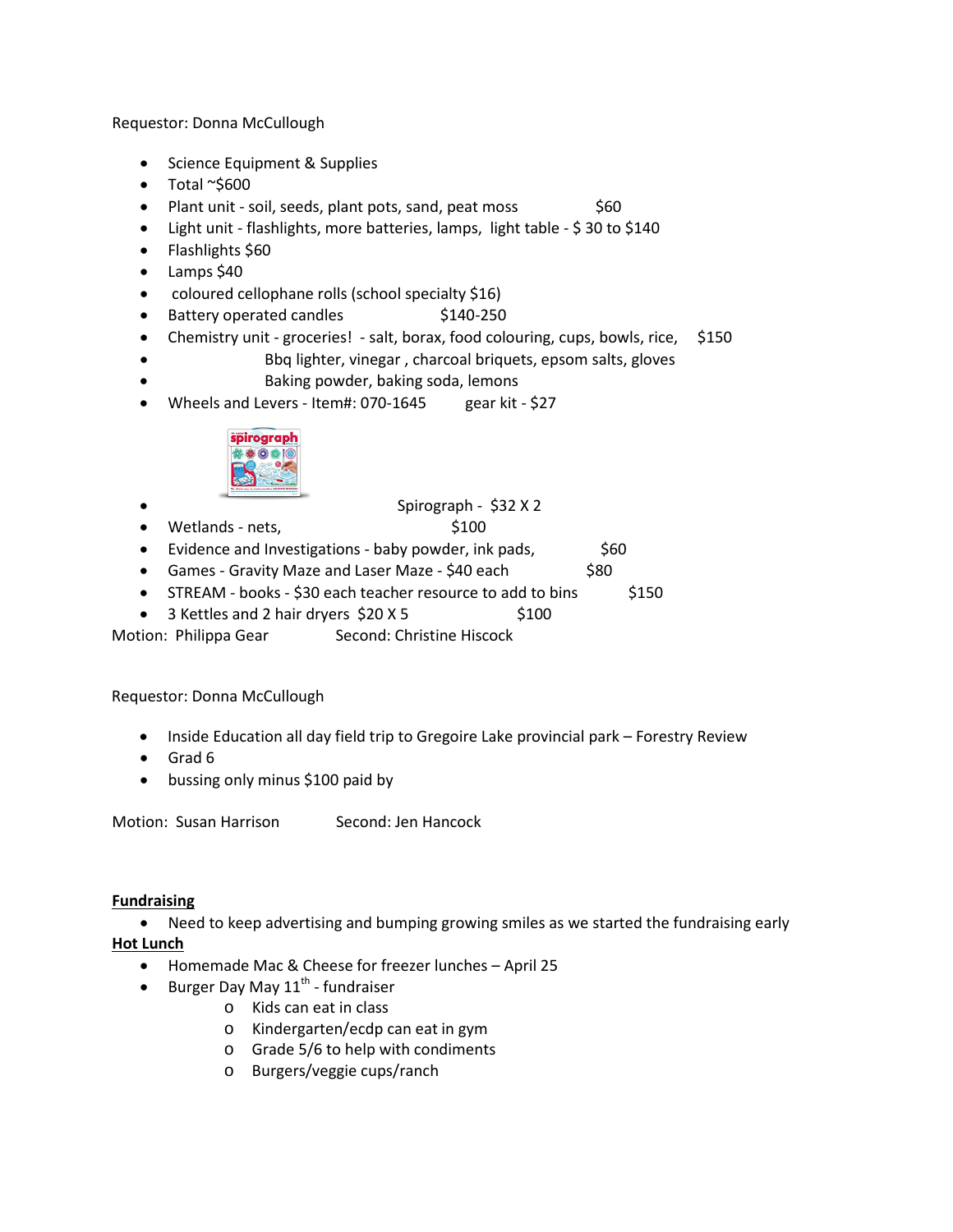#### **Old Business**

- Dance April  $26<sup>th</sup> 6:00 8:00 \text{pm}$ 
	- o Popcorn & Water
	- o Snap bracelets
	- o Advertise for Growing Smiles

### **New Business**

- **Grade 6 Farewell**
	- o Students are going to brainstorm and decide on what they want

### • **Year-end Awards**

- o Bringing back the historical awards (5)
- o WSPA will cover the cost of the plaques that will stay in the school
- o Philippa to do up a blurb about each of the people the awards are named after
- o Craig will look after the nomination and award winner process

### **1. Robert Crow Award**

Robert Crow Award for School Spirit-Grade 6 Criteria

Awarded to one Grade 6 student who puts first things first in meeting grade level outcomes. This person demonstrates synergy through school spirit and involvement in school activities.

Recognized at: Year End Awards Ceremony

By: Principal or Vice Principal

With: Name on Plaque (to stay at school) and Individual Plaque.

### **2. Marg Wild Award**

Marg Wild award for Grade 4 achievement Criteria

Awarded to one student who has grown socially and academically and begins with the end in mind in school to succeed.

Recognized at: Year End Awards Ceremony

By: Principal or Vice Principal

With: Name on Plaque (to stay at school) and Individual Plaque.

# **3. Carol Majeau Fine Arts Award**

Carol Majeau Fine Arts award for Grade 5

Criteria

This student in Grade 5 thinks win-win and shows concern for others. They also strive to be proactive everyday in their academics.

Recognized at: Year End Awards Ceremony

By: Principal or Vice Principal

With: Name on Plaque (to stay at school) and Individual Plaque.

# **4. Sue Langlois Memorial Athletics Award**

Sue Langlois Memorial Athletics Award Criteria

A student in the school who meets grade level outcomes. This person demonstrates good athletic ability in sport. They sharpen the saw by striving to live a healthy lifestyle each day. They display good sportsmanship and contributes to a positive school atmosphere.

Recognized at: Year End Awards Ceremony